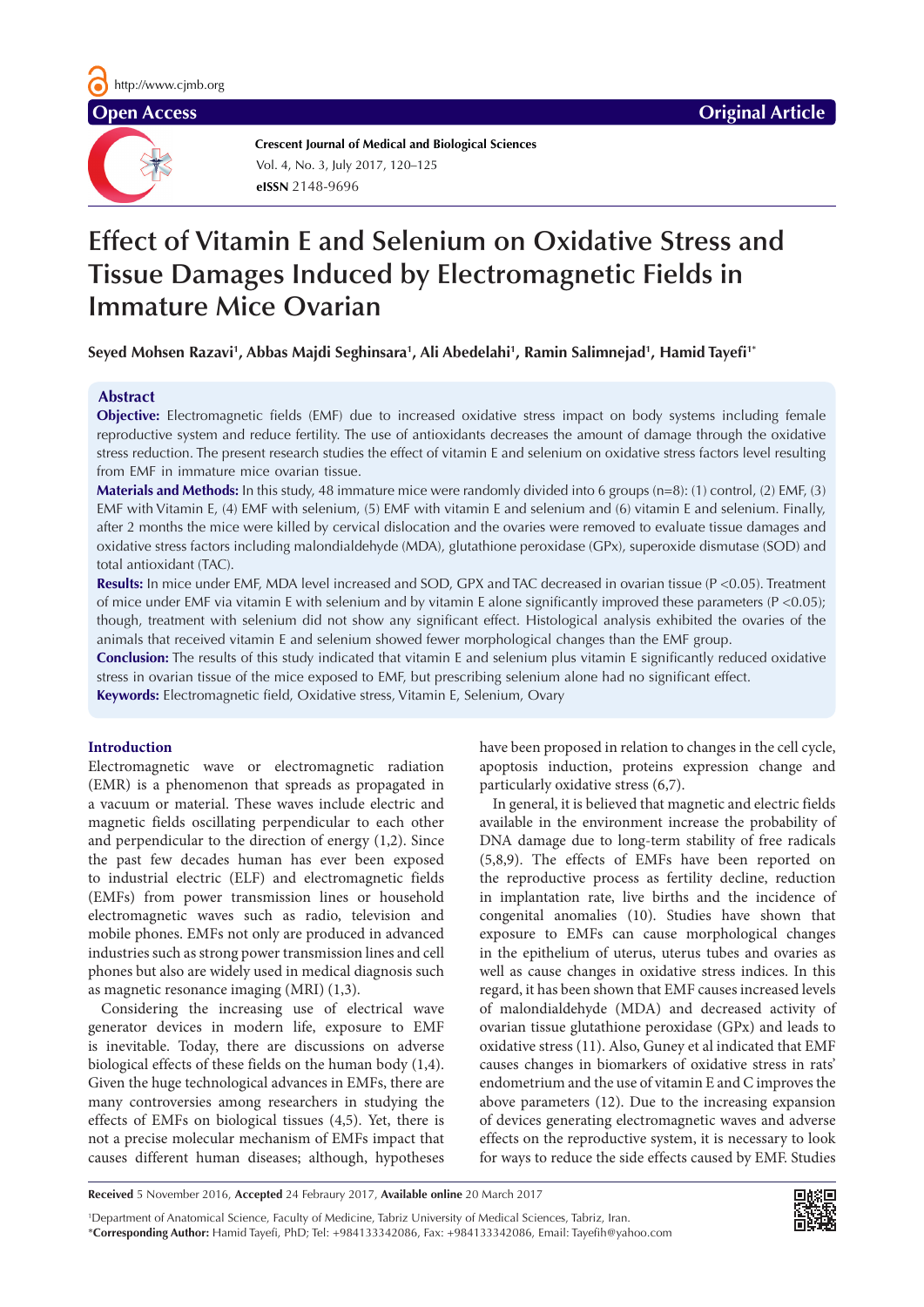have shown that the use of antioxidants can reduce the effects of EMF (13,14). Antioxidants such as vitamin E and selenium can be noted.

Vitamin E is a powerful antioxidant that prevents cell damage by destroying free radicals so that it has been observed that vitamin E is able to compensate for the adverse effects of arsenic on thickness of zona pellucida in secondary and antral follicles (15). Selenium is an essential element in human health. There is much evidence suggesting that this mineral plays an important role in normal growth and reproduction in animals and humans (16,17).

In the present study the effect of vitamin E and selenium on oxidative stress and tissue damages induced by EMFs in immature mice ovarian have been investigated.

# **Materials and Methods**

# Animals

In this experimental study 48 immature female mice (Balb/C) weighing about 24-28 g (3-4 weeks) were used. Animals were prepared of the animals' house of Tabriz University of Medical Sciences and were kept under standard conditions (temperature of 22-24˚C with the cycle of light/dark for 12 hours).

# Study Design and Experimental Groups

The animals were randomly divided into 6 groups  $(n=8)$ : 1) control, 2) EMF, 3) EMF + vitamin E (EMF+ E), 4) EMF + selenium (EMF + S), 5) EMF + vitamin E and selenium  $(EMF + V & S),$  and 6) vitamin E and selenium  $(V + S)$ .

EMR was 4 hours daily for 2 months with 3 mT and 50 Hz. Vitamin E (1.35 mg/kg of body weight) and selenium (0.1 mg/kg of body weight) were also prescribed as gavage daily for 2 months. The doses of vitamin E and selenium were selected on the basis of previous studies. At the end of the experiment, the mice were killed by cervical dislocation and their ovaries were removed to study the tissue damages and oxidative stress factors including MDA, GPx, superoxide dismutase (SOD) and total antioxidant (TAC).

#### Malondialdehyde Assessment

Measurement of MDA level is based on thiobarbituric acid reaction (TBARS). Tissue MDA level was measured by the method described by Kaya (18).

# Glutathione Peroxidase and Superoxide Dismutase Assessment

To measure cytosolic enzymes, ovarian tissue was homogenized in 1.15% KCL. The tissue SOD activity was measured based on the method described by Paoletti using a spectrophotometer. Moreover, GPx enzyme activity was measured by Randox (United Kingdom) based on Paglia and Valentine descriptive method (18).

# Total Antioxidant Capacity Assessment

TAC capacity was measured using Randox (United Kingdom). This measure is based on the formation of cation  $ABTS + and$  then its inhibition by antioxidant compounds of the sample.

#### Histological Study

Some ovaries were removed and then fixed in formaldehyde (10%) at the room temperature. After fixation, the ovaries were dehydrated with an ascending ethanol sequence, cleared with xylene, and embedded in paraffin. Sections (5 μm) were obtained and stained with hematoxylin and eosin (H&E) for histological examination.

### Statistical Analysis

All statistical analyses were performed via SPSS software. All values were expressed as (mean  $\pm$  SEM). Finally, the data was analyzed using one-way analysis of variance (ANOVA) followed by Tukey. The results with P<0.05 were considered statistically significant.

#### **Results**

Figure 1 shows the level of MDA in ovarian tissue. MDA level in the ovarian tissue of the mice under EMF significantly increases as compared to the control group  $(P=0.001)$ . Mice treatment by selenium did not show any significant impact on the decrease of MDA level compared to EMF group  $(P=0.24)$ , while the statistical analysis indicated that the prescription of vitamin E with EMF significantly reduce the level of tissue MDA compared to EMF group (*P*=0.02). In addition, in the group that received vitamin E and seleniumwith EMF simultaneously, significant MDA reduction was observed (*P*=0.001). The group that received only selenium and vitamin E didn't show significant change in level of MDA compared to the control group  $(P=0.99)$ . MDA level in the group that received vitamin E and selenium with EMF showed no significant effect compared to the group EMF with vitamin E  $(P=0.32)$ , but compared to the group treated with selenium it had a significant reduction  $(P=0.03)$ .

Statistical analysis showed that GPx activity in the ovarian tissue of EMF group significantly decreased compared to the control group (*P*=0.001). GPx activity in mice treated with vitamin E ( $p = 0.009$ ) as well as vitamin E





 $_{\rm ed}$  + shows significant difference with the control group and  $^*$  shows significant difference with the EMF group.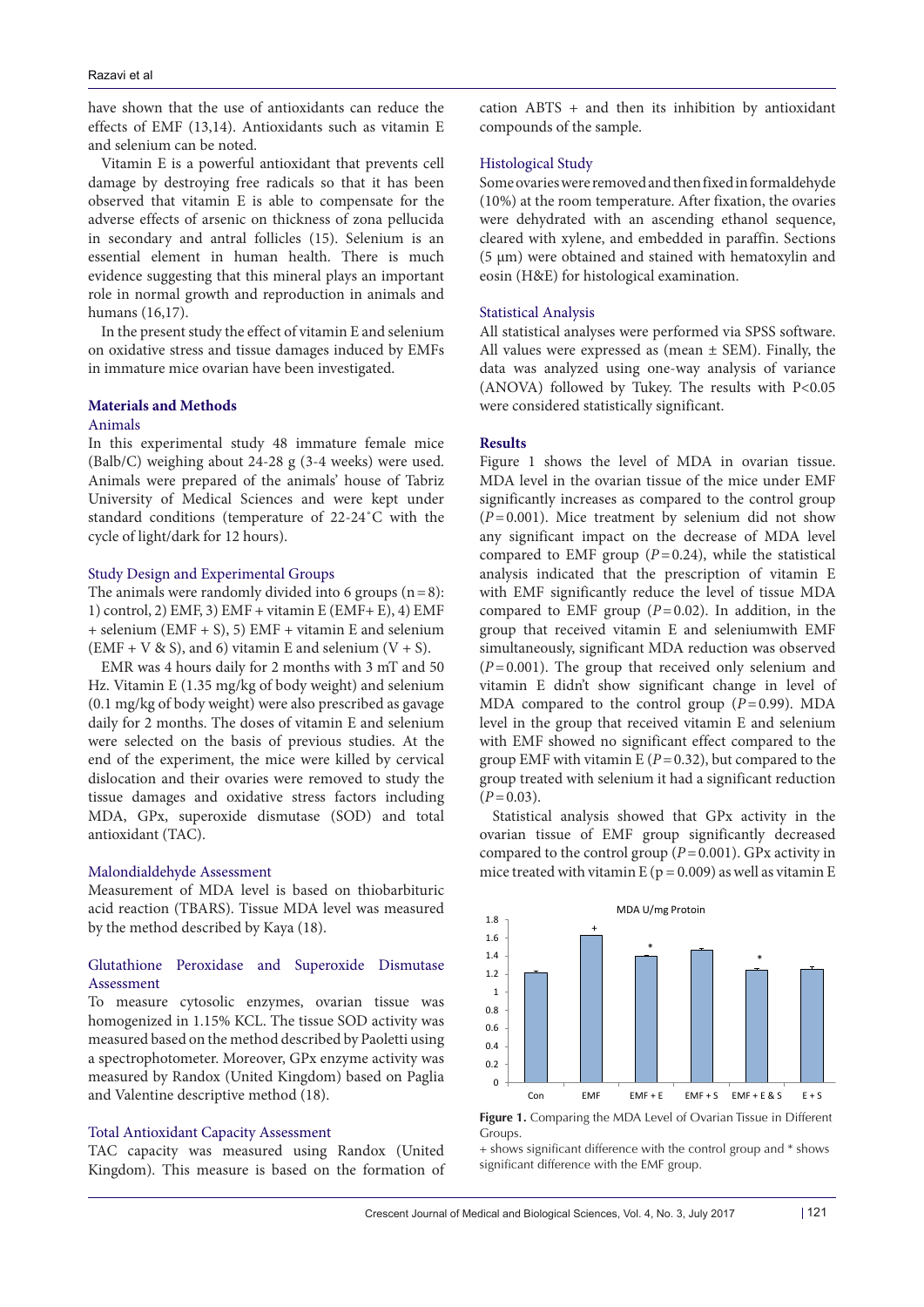plus selenium (*P*=0.001) increased significantly compared to the EMF group; although, prescribed selenium didn't show any significant effect on the GPx activity compared to the EMF group  $(P=0.99)$ . Comparison between the groups treated with vitamin E and selenium with vitamin E group showed no significant difference  $(P=0.5)$  but a significant increase in GPx activity was observed compared with the selenium group  $(P=0.001)$  (Figure 2).

Investigation of SOD enzyme activity in ovarian tissue indicated that in EMF group the activity of this enzyme is significantly lower than the control group (*P*=0.001). The comparison between the groups treated with EMF showed a significant increase in the SOD enzyme activity level in mice received vitamin E  $(P=0.001)$  as well as vitamin E plus selenium  $(P=0.001)$ . However, the mice that only received selenium did not show a significant change than the EMF group  $(P=0.08)$ . The group receiving selenium and vitamin E showed no significant change compared to the control group  $(P=0.41)$ . According to the statistical analysis, the group receiving vitamin E and selenium significantly increased compared to the selenium group  $(P=0.01)$ , but there was no significant difference compared with the vitamin E group  $(P=0.99)$  (Figure 3).

The results of this study showed that the TAC activity in In the ovarian tissue of the mice under the EMF significantly decreased compared to the control group (*P*<0.001). In addition, the enzyme activity in all groups treated with selenium ( $P=0.039$ ), vitamin E ( $P=0.01$ ) and vitamin  $E +$  selenium ( $P = 0.025$ ) showed a significant increase compared to the EMF group. There was no significant difference between treatment groups (*P* = 0.87) (Figure 4). .<br>..

In the present study, the ovaries and follicles of the control group had normal histology (Figure 5A). Morphological analysis exhibited degenerative changes in cell's arrangement of follicles in ovaries of EMF exposed mice. Also the ovaries of the EMF group showed  $\frac{1}{2}$ moderate hemorrhage and congestion on histopathologic examination (Figure 5B). The ovaries of the animals that received vitamin E and selenium showed fewer morphological changes of hemorrhage and congestion than did the EMF group (Figure 5C-F).



 $D$  Comparing the GPy activity of Ovarian Tissue in Different  $\Box$ **Figure 2.** Comparing the GPx activity of Ovarian Tissue in Different **Groups**.

+ shows significant difference with the control group and \* shows significant difference with the EMF group.

# **Discussion**

The results of this study suggest that exposure to EMF alters the factors causing oxidative stress and results in oxidative damage. Moreover, the use of antioxidants during the radiation period can reduce the effects of the EMF.

One of the strongest hypotheses that explain EMF effects on different body structures is the imbalance between production and elimination of free radicals and molecules such as peroxides and normal redirections of removing these substances (5,10). EMF can alter the cell membrane potential and ions concentration due to penetration into the cell and through the decreased activity of antioxidant enzymes lead to the change of reactive oxygen species (ROS) and incidence of the oxidative stress (7,19). Oxidative stress through mechanisms such as lipid peroxidation and oxidative damage of protein and DNA cause cell damage (20).

Our results showed that EMF causes significant increase of MDA level (as the marker of lipid peroxidation) and decrease of SOD, GPx and TAC activity level compared to the control group. These findings are consistent with previous studies (21). In this regard, Alchalabi et al



Figure 3. Comparing the SOD activity of Ovarian Tissue in Different Groups.  $\frac{d}{dt}$  control group and  $\frac{d}{dt}$  shows significant difference with the EMF group.  $\frac{\text{d1S}}{\text{pi}}$  **Figure 3.** Comparing the SOD activity of Ovarian Tissue in Different

+ shows significant difference with the control group and \* shows significant difference with the EMF group.



**Figure 4.** Comparing the TAC level of Ovarian Tissue in Different Groups. ent Figure 4. Comparing the TAC level of Ovarian Tissue in Different  $\alpha$  shows similar the control group and  $\alpha$ 

+ shows significant difference with the control group and \* shows significant difference with the EMF group.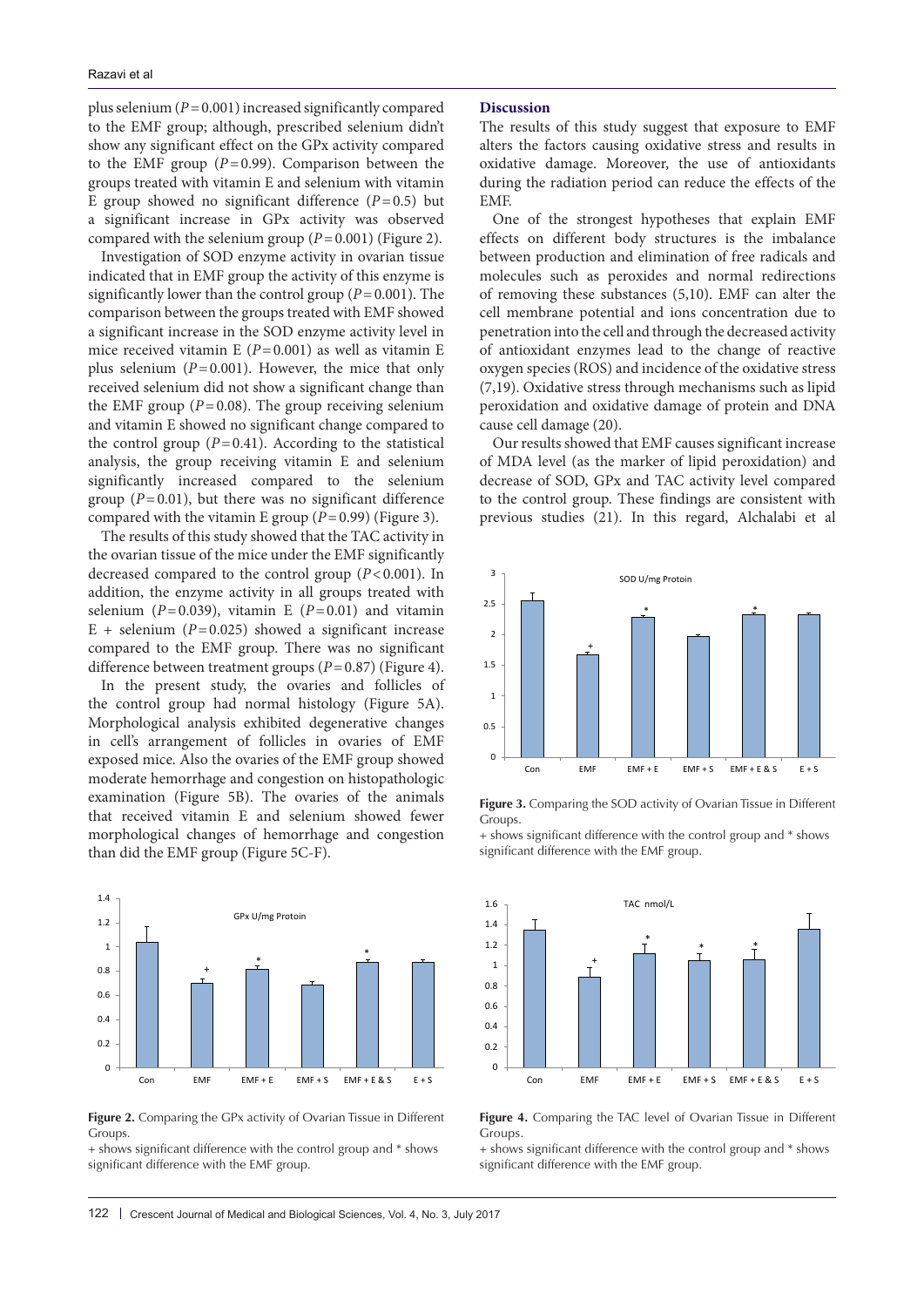

**Figure 5.** Light microscopy of ovarian tissue in different groups (H&E). Normal ovarian morphology in the control group (A). Moderate congestion and hemorrhage in an ovary from the EMF group (B). Administration of vitamin E and selenium reduce the morphological change in treatment groups (C,D,E). Se + E group had normal morphology (F).

have shown that exposure to EMF increases the MDA level and decreases GPx activity in ovarian tissue and uterine of rats (11). GPx is an antioxidant enzyme that using glutathione participates in the process of reducing lipid hydroperoxides and hydrogen peroxide to reduce oxidative damage (22). GPx activity decrease suggests the excess use of glutathione and reflects the increasing levels of tissue MDA and oxidative damage. GPx activity decrease and MDA levels increase in ovarian tissue of the group under EMF in this study can be an emphasis on lipid peroxidation increase.

SOD is also one of the most important antioxidant system enzymes that decompose superoxide anion radicals to  $H_2O_2$ . In this way, the toxicity of superoxide disappears and free radicals caused by superoxide aren't created. In the present study it was observed that EMF significantly reduced SOD enzyme activity. This finding is consistent with the results of previous studies (2,12).

In the present study it was seen that treating mice with vitamin E and combination of vitamin E with selenium reduces the level of MDA and increases the activity of GPx and SOD of ovarian tissue in the mice under the EMF; however, prescribed selenium alone did not show significant effect on the factors mentioned above.

Vitamin E is a powerful antioxidant that is able to prevent cell damage by holding sulfhydryl groups of proteins binding to the membrane and eliminating free radicals (6). In this regard, Khaki et al have shown that vitamin E administration can protect ovarian tissue against oxidative damages caused by EMF that our results correspond with their study (15).

Selenium is one of the antioxidant supplements that can be found in large quantities in marine products, liver and cereals (16). There is conflicting information about the effects of selenium on various tissues and some studies suggest that this mineral can have negative effects on different tissues (23). In the present study, though administration of selenium caused changes in oxidative stress factors, these changes were not significant compared to the EMF group that can be due to the dose used or duration of treatment.

Some previous studies have noted that a combination of vitamin E and selenium can reduce the damage caused by oxidative stress since this element acts as a peroxidase glutathione enzyme cofactor for intracellular antioxidant system and because peroxidase glutathione enzyme completes vitamin E's effects thus combining vitamin E and selenium can increase its antioxidant effects (24). The present study also indicated that combined administration of selenium with vitamin E improves the oxidative stress factors compared to the EMF.

Previous studies have suggested that antioxidants destroy free radicals created during lipid peroxidation (12,15). Therefore, reduced levels of MDA and increased activity of ovarian tissue GPx and SOD in this study in groups treated with vitamin E and selenium and combination of vitamin E may also be related to their antioxidant effects.

Reduced activity of the body's antioxidant system is another factor involved in oxidative damages (25). Therefore, in this study, TAC was also measured. The results showed that EMF reduces the activity of ovarian tissue antioxidant system. But, treating the mice exposed to EMF by vitamin E, selenium and vitamin E with selenium significantly increased the TAC capacity. This finding is consistent with the results of the research conducted by Khaki et al and they have also reported that exposure to EMF leads to the reduction of TAC and treatment by antioxidant prevents this process (14).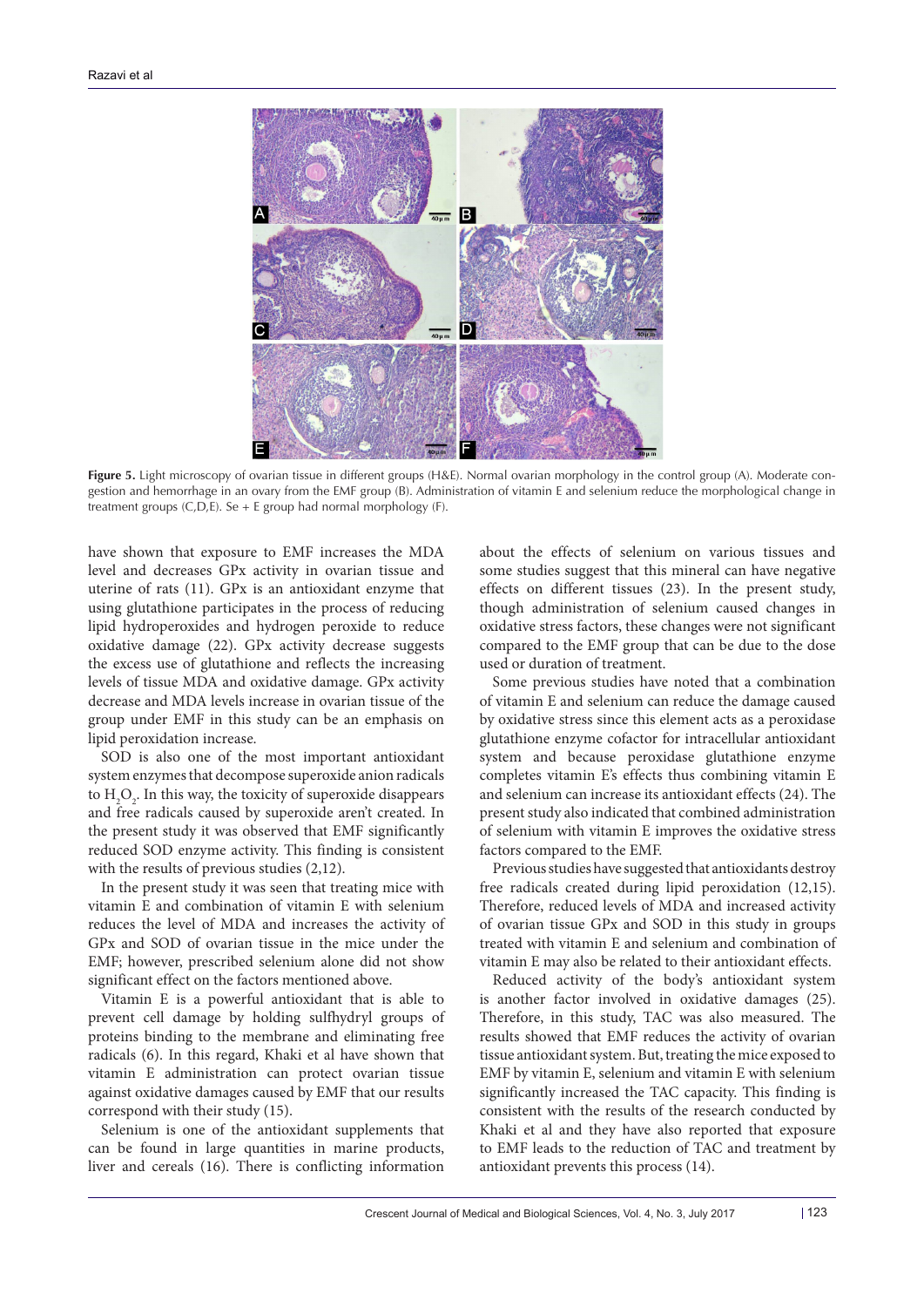Histological study from this research shows that, EMF causes degenerative damages on ovarian tissue such as follicular cell detachment, hemorrhage and congestion in interstitial tissue. These findings conform results of previous study. Bakacak et al shows EMF causes decrees in number of ovarian follicles and degenerative change in interstitial tissue (5). Uses of antioxidant reduce degenerative effects of EMF in treatment groups. Histological examination shows vitamin E and combination of vitamin E with selenium is more effective than selenium.

# **Conclusion**

The results of this study suggest that exposure to EMF causes damage resulted from oxidative stress. Prescription of vitamin E and vitamin E with selenium can prevent damage caused by EMF due to the elimination of free radicals and increase of the body's antioxidant system activity. The administration of selenium alone showed no significant impact; but, since there is conflicting information about the effects of selenium on various tissues, it is recommended that the effects of different doses of selenium on damages caused by EMF in ovarian tissue to be examined in future studies.

#### **Ethical Issues**

All procedures with animals and working methods were conducted in accordance with the Ethics Committee protocol of Tabriz University of Medical Sciences (IR. TBZMED.REC.1395.119).

# **Conflict of Interests**

The authors have no conflict of interest in this study.

#### **Financial Support**

Women's Reproductive Health Research Center, Tabriz University of Medical Sciences**,** Tabriz, Iran.

#### **Acknowledgements**

This study has been done as a MSc thesis of Seyed Mohsen Razavi in Women's Reproductive Health Research Center, Tabriz University of Medical Sciences.

#### **Reference**

- 1. Tayefi H, Kiray A, Kiray M, et al. The effects of prenatal and neonatal exposure to electromagnetic fields on infant rat myocardium. Arch Med Sci. 2010;6(6):837-42. doi: 10.5114/aoms.2010.19288.
- 2. Gharamaleki H, Parivar K, Rad JS, Shariati RM. Effects of extremely low-frequency electromagnetic field exposure during the prenatal period on biomarkers of oxidative stress and pathology of ovarian tissue in F1 generation. Int J Curr Res Rev. 2013;5(21):23-27.
- 3. Hemayatkhah-Jahromi V, Dehghani K, Fatahi E, et al. The effects of mobile phone waves on the reproductive physiology in adult female rats. Adv Environ Biol. 2012;6(10):2735-2741
- 4. Kiray A, Tayefi H, Kiray M, et al. The effects of exposure to electromagnetic field on rat myocardium. Toxicol Ind Health.

2013;29(5):418-25. doi: 10.1177/0748233711434957.

- 5. Bakacak M, Bostancı MS, Attar R, et al. The effects of electromagnetic fields on the number of ovarian primordial follicles: an experimental study. Kaohsiung J Med Sci. 2015;31(6):287-92. doi:10.1016/j.kjms.2015.03.004.
- 6. Abd El Rahman N, Abd El Hady A, Eltahawy N. Silymarin and vitamin E modulate 950 MHz electromagnetic fieldinduced oxidative stress and hormonal changes in male albino rats. J Am Sci. 2014;10(9):170-176.
- 7. Meral I, Mert H, Mert N, et al. Effects of 900-MHz electromagnetic field emitted from cellular phone on brain oxidative stress and some vitamin levels of guinea pigs. Brain Res. 2007;1169:120-124. doi: 10.1016/j. brainres.2007.07.015.
- 8. Sies H. Oxidative stress: introductory remarks. London: Academic Press; 1985.
- 9. Roushangar L, Rad JS. Ultrastructural alterations and occurrence of apoptosis in developing follicles exposed to low frequency electromagnetic field in rat ovary. Pakistan J Biol Sci. 2007;10(24):4413-4419.
- 10. Asghari A, Khaki AA, Rajabzadeh A, Khaki A. A review on electromagnetic fields (EMFs) and the reproductive system. Electronic Physician. 2016;8(7):2655. doi: 10.19082/2655.
- 11. Alchalabi AS, Rahim H, Aklilu E, et al. Histopathological changes associated with oxidative stress induced by electromagnetic waves in rats' ovarian and uterine tissues. Asian Pacific Journal of Reproduction. 2016;5(4):301-10. doi: 10.1016/j.apjr.2016.06.008.
- 12. Guney M, Ozguner F, Oral B, Karahan N, Mungan T. 900 MHz radiofrequency-induced histopathologic changes and oxidative stress in rat endometrium: protection by vitamins E and C. Toxicol Ind Health. 2007;23(7):411-420. doi: 10.1177/0748233707080906.
- 13. Hajhosseini L, Khaki A, Merat E, Ainehchi N. Effect of rosmarinic acid on sertoli cells apoptosis and serum antioxidant levels in rats after exposure to electromagnetic fields. African Journal of Traditional, Complementary and Alternative Medicines. 2013;10(6):477-480. doi: 10.4314/ ajtcam.v10i6.14.
- 14. Khaki A, Khaki AA, Zahedi A. Effect of *Ocimum basilicum*  on ovary tissue apoptosis after exposed with extremely low frequency electromagnetic fields (ELF-EMF) in rats. Life Sci J. 2013;10(3):44-50.
- 15. Asghari A, Montaseri A, Khaki AA. An ultrastructural study of the antioxidant effects of vitamin E and fennel extract on zona pellucida cell changes of rat ovaries under nonionizing 50 Hz electromagnetic fields. Crescent Journal of Medical and Biological Sciences. 2015;2(2):37-41.
- 16. Said RS, Nada AS, El-Demerdash E. Sodium selenite improves folliculogenesis in radiation-induced ovarian failure: a mechanistic approach. PloS One. 2012;7(12):e50928. doi: 10.1371/journal.pone.0050928.
- 17. Abedelahi A, Rezaei-Tavirani M, Mohammadnejad D. Fertility preservation among the cancer patients by ovarian tissue cryopreservation, transplantation, and follicular development. Iran J Cancer Prev. 2013;6(3):123.
- 18. Somi M, Hajipour B, Asl N, et al. Pioglitazone attenuates ischemia/reperfusion–induced liver injury in rats. Transplant Proc. 2009;41:4105-4109. doi: 10.1016/j. transproceed.2009.09.075.
- 19. Droge W. Free radicals in the physiological control of cell function. Physiol Rev. 2002;82(1):47-95. doi: 10.1152/ physrev.00018.2001.